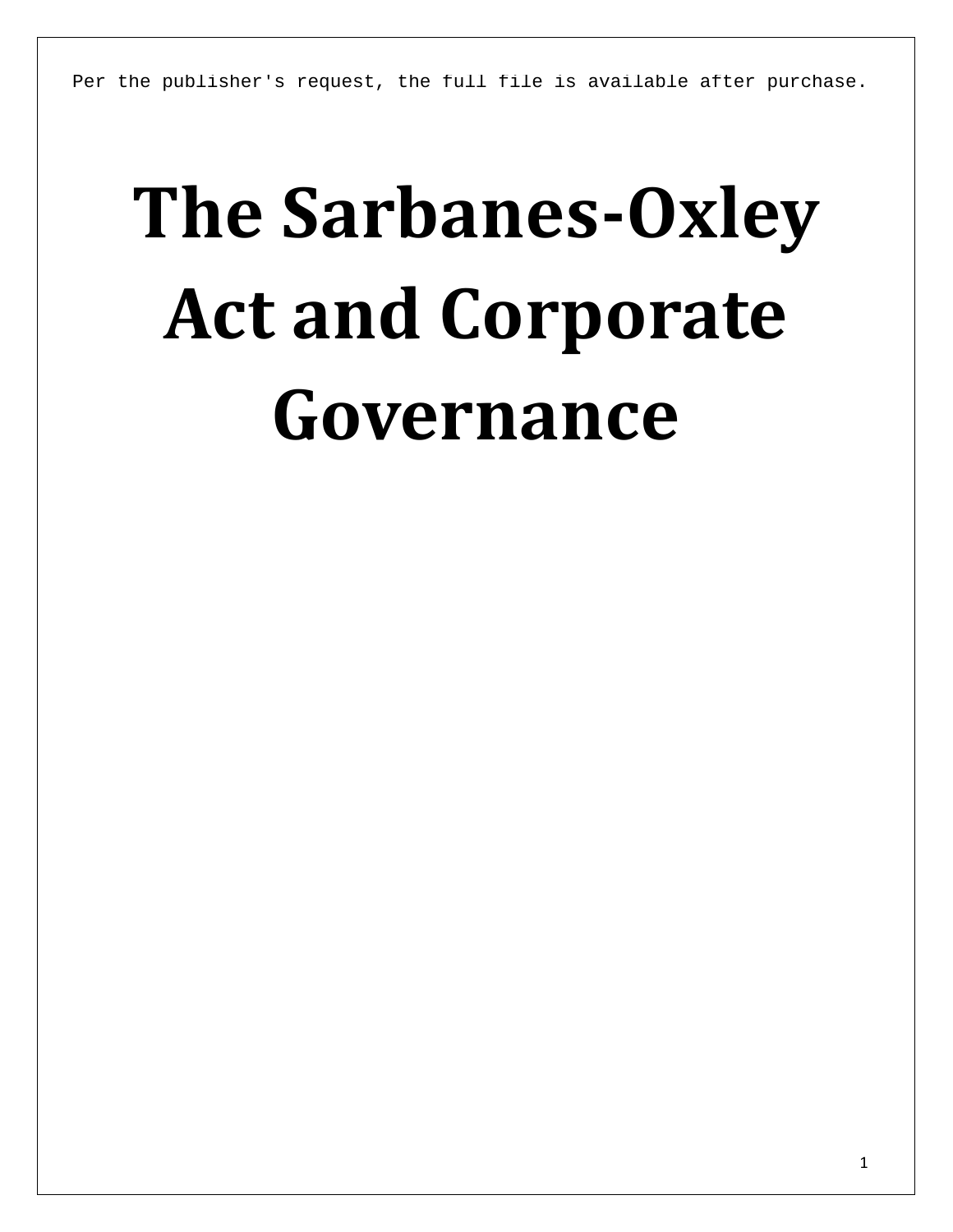## **The Sarbanes-Oxley Act and Corporate Governance**

Copyright  $©$  2014 by

DELTACPE LLC

All rights reserved. No part of this course may be reproduced in any form or by any means, without permission in writing from the publisher.

The author is not engaged by this text or any accompanying lecture or electronic media in the rendering of legal, tax, accounting, or similar professional services. While the legal, tax, and accounting issues discussed in this material have been reviewed with sources believed to be reliable, concepts discussed can be affected by changes in the law or in the interpretation of such laws since this text was printed. For that reason, the accuracy and completeness of this information and the author's opinions based thereon cannot be guaranteed. In addition, state or local tax laws and procedural rules may have a material impact on the general discussion. As a result, the strategies suggested may not be suitable for every individual. Before taking any action, all references and citations should be checked and updated accordingly.

*This publication is designed to provide accurate and authoritative information in regard to the subject matter covered. It is sold with the understanding that the publisher is not engaged in rendering legal, accounting, or other professional service. If legal advice or other expert advice is required, the services of a competent professional person should be sought.*

*—-From a Declaration of Principles jointly adopted by a committee of the American Bar Association and a Committee of Publishers and Associations.*

All numerical values in this course are examples subject to change. The current values may vary and may not be valid in the present economic environment.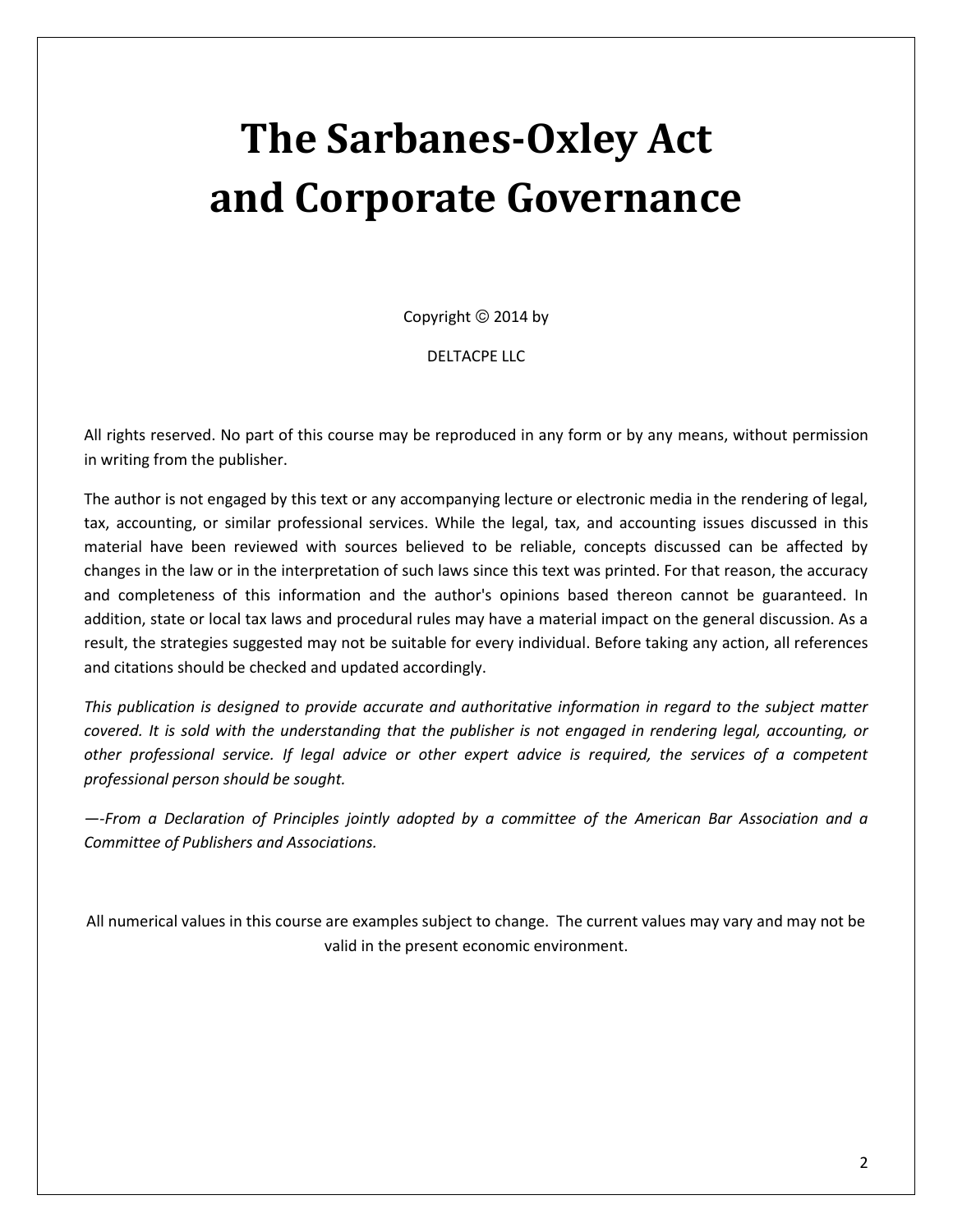#### **Course Description**

The past years has witnessed a number of high-profile corporate scandals: Enron, Tyco International, Healthsouth, Global Crossing, and WorldCom (now-MCI). While these are the most glaring, there are many more companies whose shareholders and employees have suffered as stock prices have fallen, such as Cisco, Nokia, Lucent Technologies, and most internet-related businesses. The course examines recent developments in finance and accounting and a series of corporate accounting scandals on the heels of the Enron debacle that have led to new sweeping accounting guidelines, proposals, and legislation—most notably, the Sarbanes-Oxley (SOX) Act. Many of the issues surrounding the SOX Act—especially Section 402, Internal Control over Financial Reporting and Sections 302 and 906, Management Certifications —are discussed. The general issues on corporate governance and corporate social responsibility (CSR), including stock option expensing, are also covered. The illegal practice of stock option backdating is described as well.

| <b>Field of Study</b>       | Accou |
|-----------------------------|-------|
| Level of Knowledge          | Overy |
| <b>Prerequisite</b>         | None  |
| <b>Advanced Preparation</b> | None  |

**Field of Study** Accounting **Overview**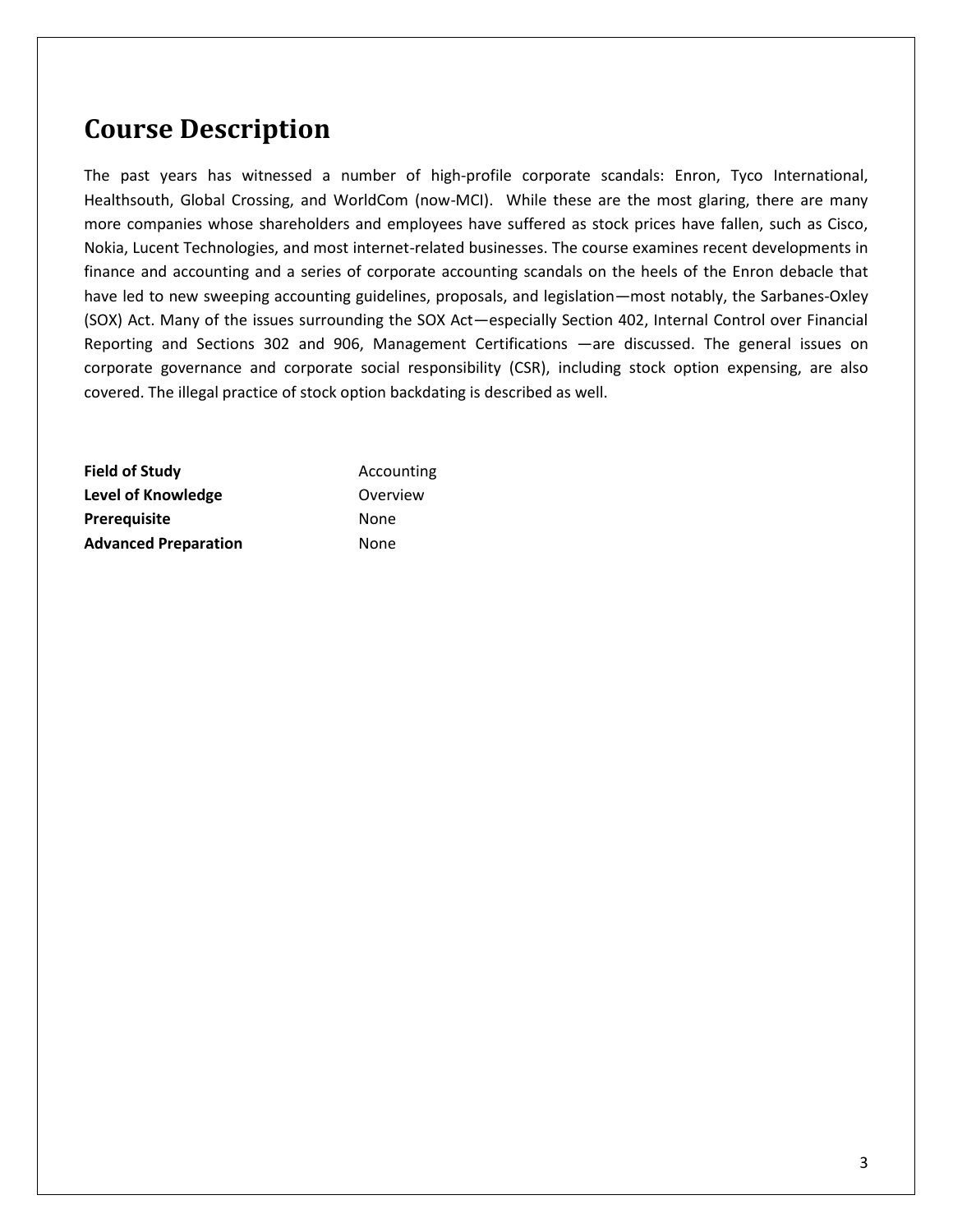### **Table of Contents**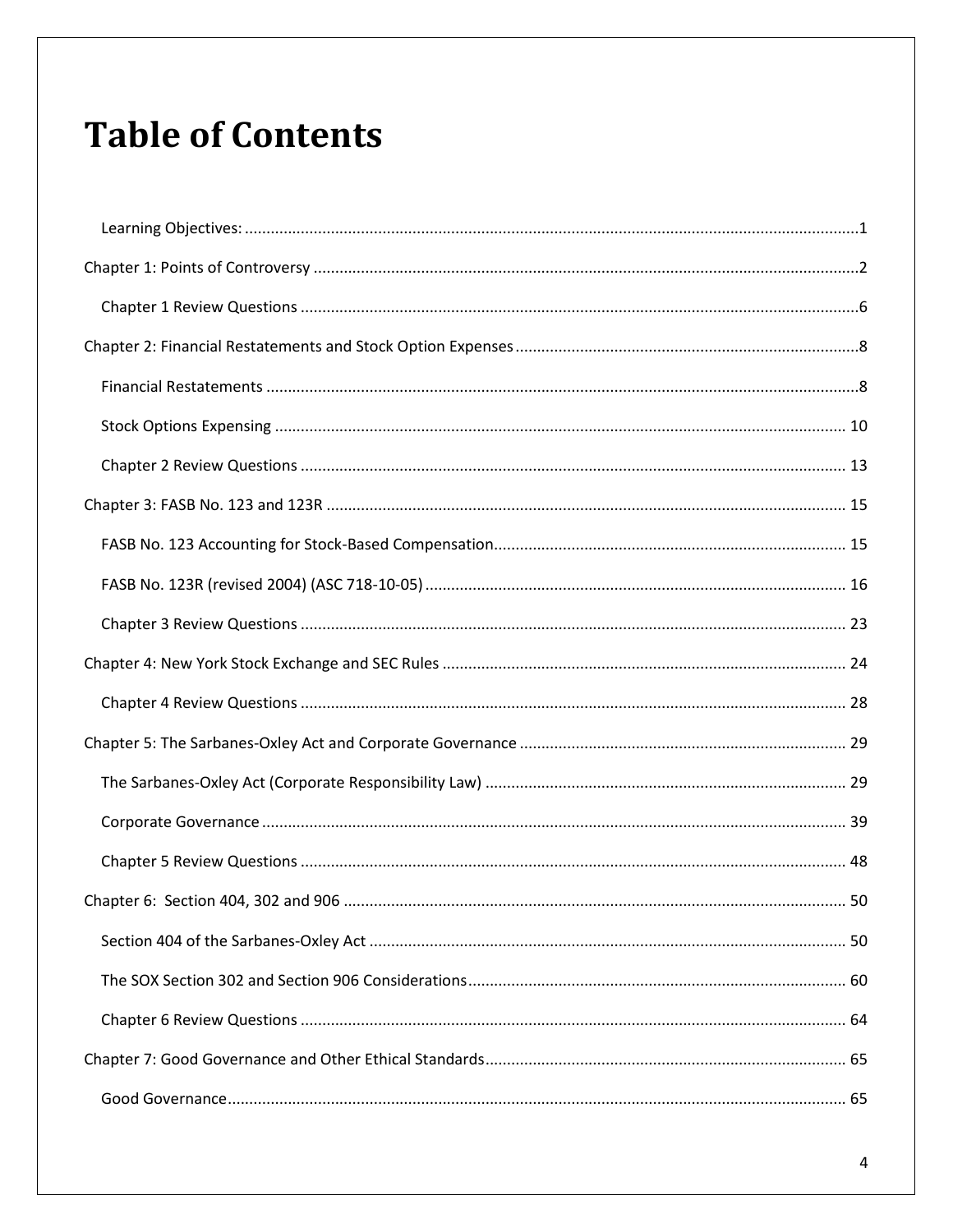| 173 |
|-----|
|     |
|     |